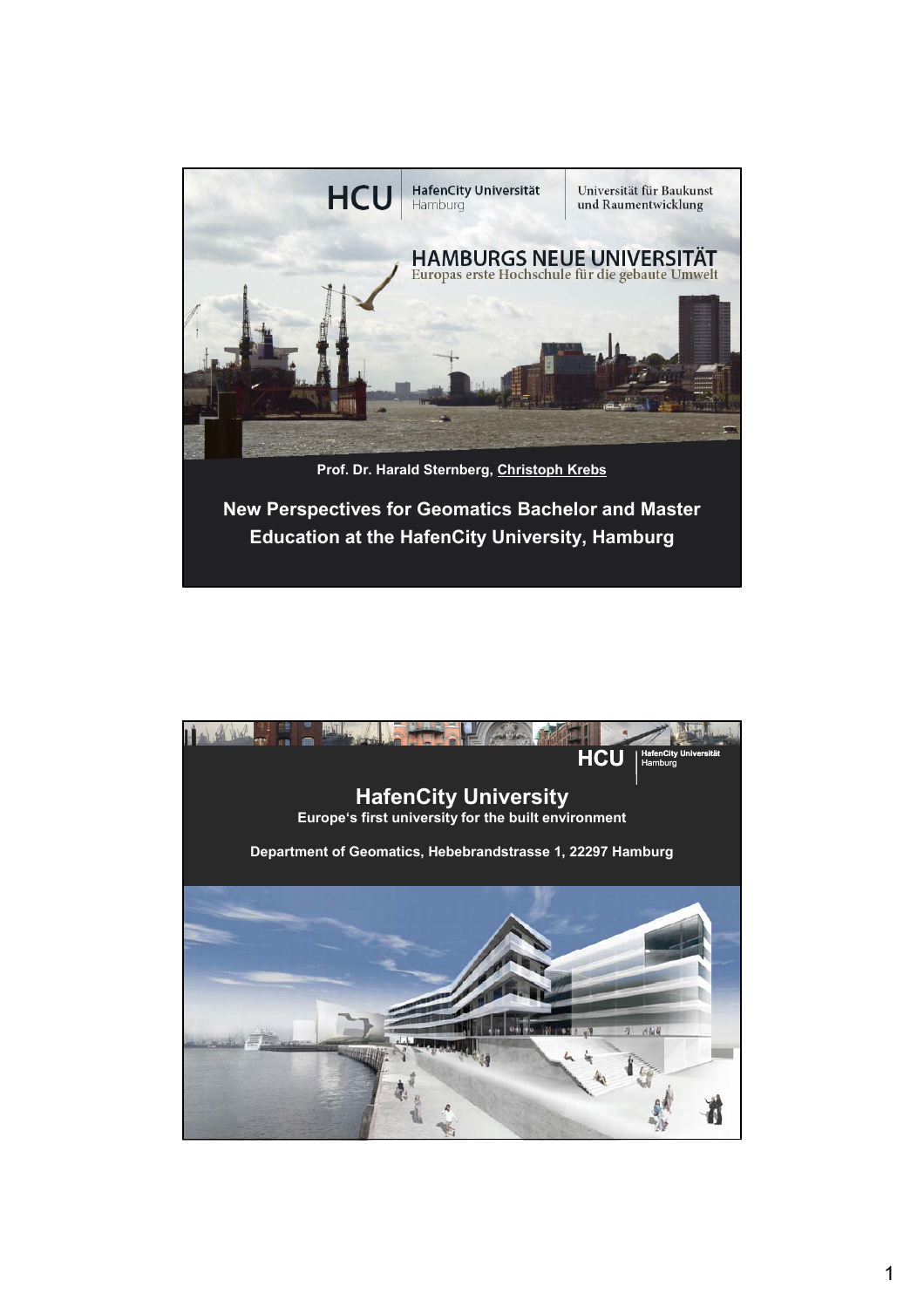

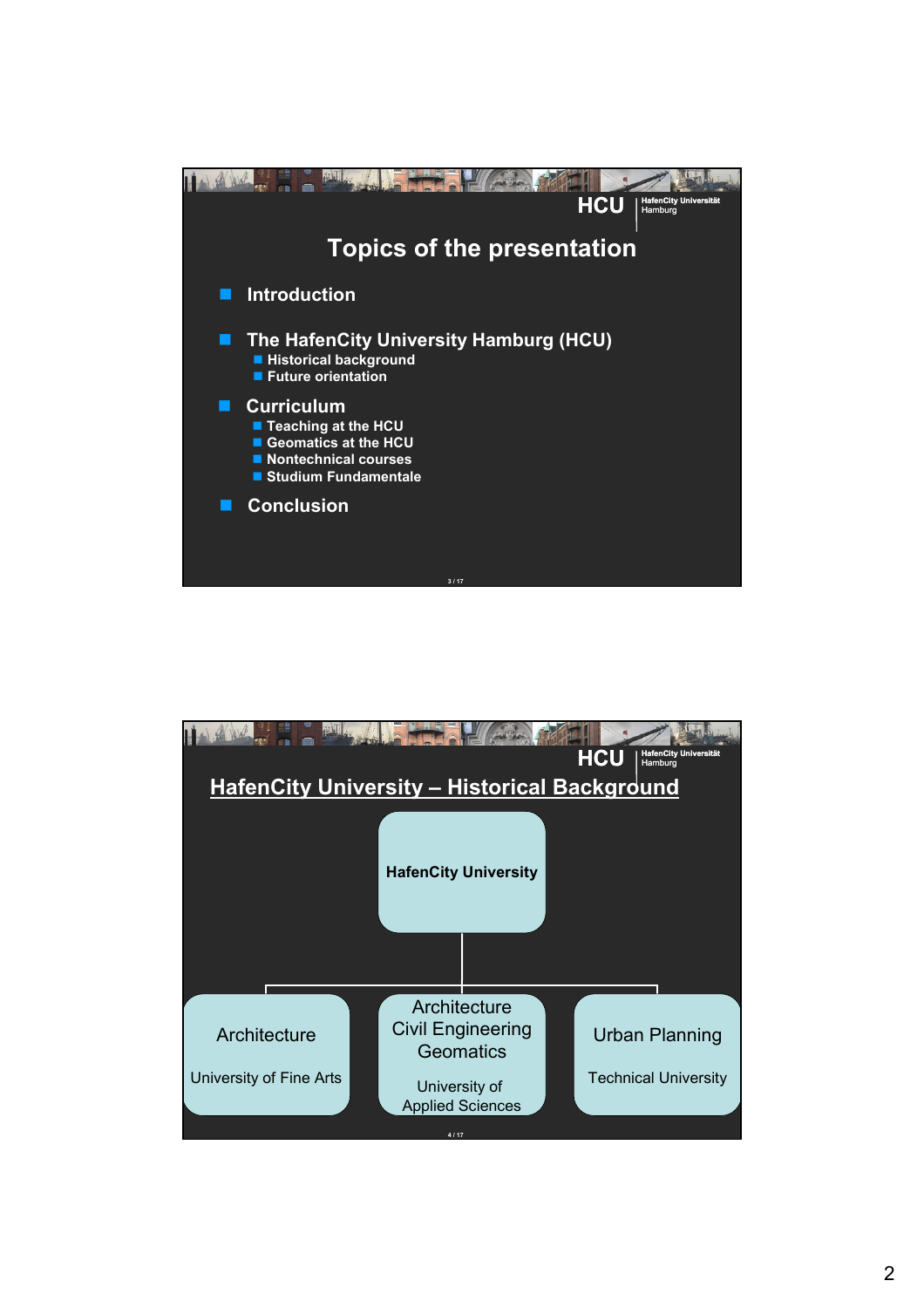

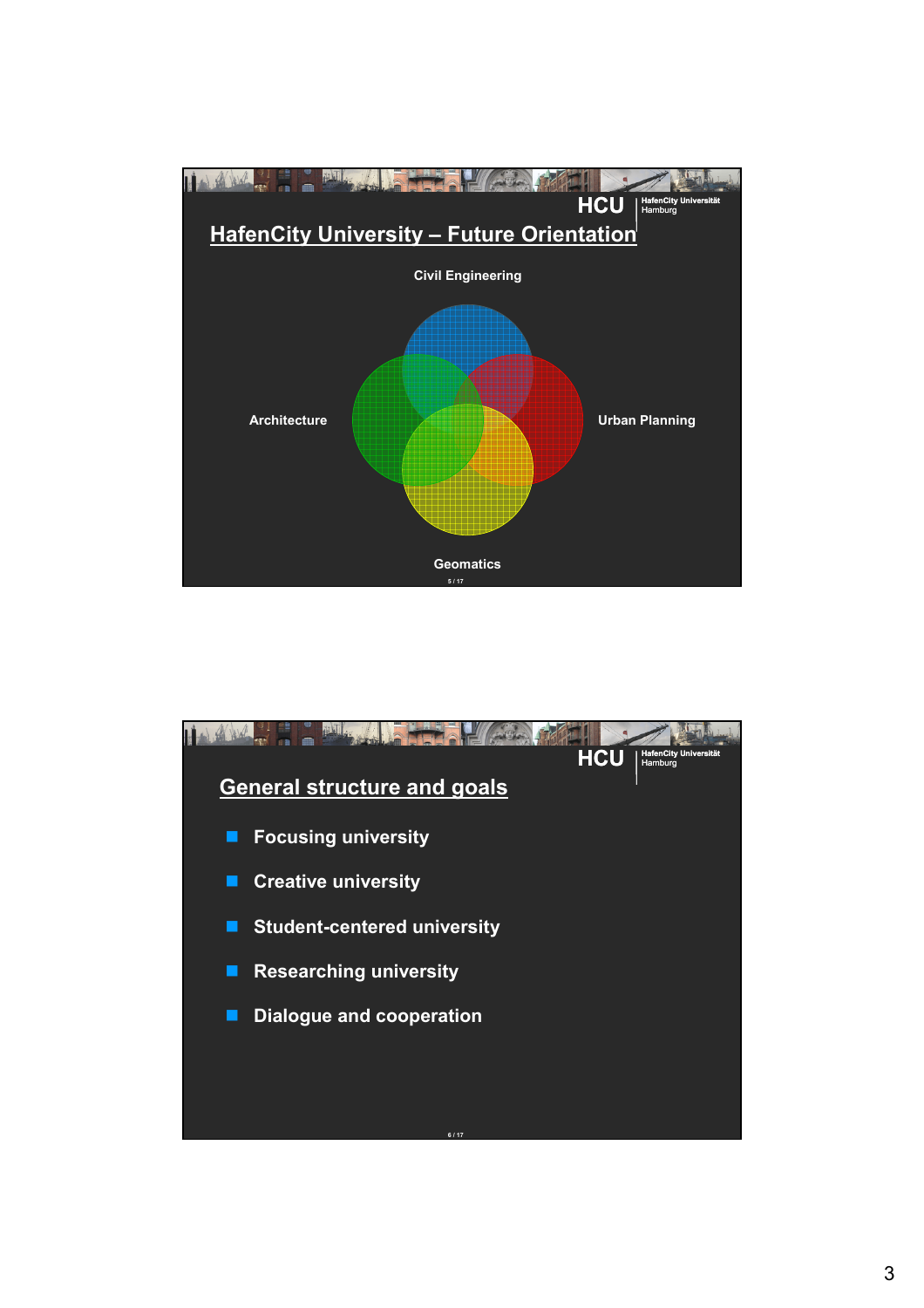

|                                                                     |                                                     |                                          | <b>HafenCity Universität</b><br><b>HCU</b><br>Hamburg |
|---------------------------------------------------------------------|-----------------------------------------------------|------------------------------------------|-------------------------------------------------------|
| e.g. bachelor studies at undergraduate level<br>Bachelor 6 semester |                                                     |                                          |                                                       |
| Soft Skills (presentation techniques etc.)                          |                                                     |                                          |                                                       |
| Common Courses (Studium Fundamentale)                               |                                                     |                                          |                                                       |
| scientific contents<br>program architecture                         | scientific contents<br>program<br>civil engineering | scientific contents<br>program geomatics | scientific contents<br>program<br>urban planning      |
| <b>Department</b><br><b>Architecure</b>                             | <b>Department</b><br><b>Civil Engineering</b>       | <b>Department</b><br><b>Geomatics</b>    | <b>Department</b><br><b>Urban Planning</b>            |
| Elective Modules (interdisciplinary)                                |                                                     |                                          |                                                       |
| 8/17                                                                |                                                     |                                          |                                                       |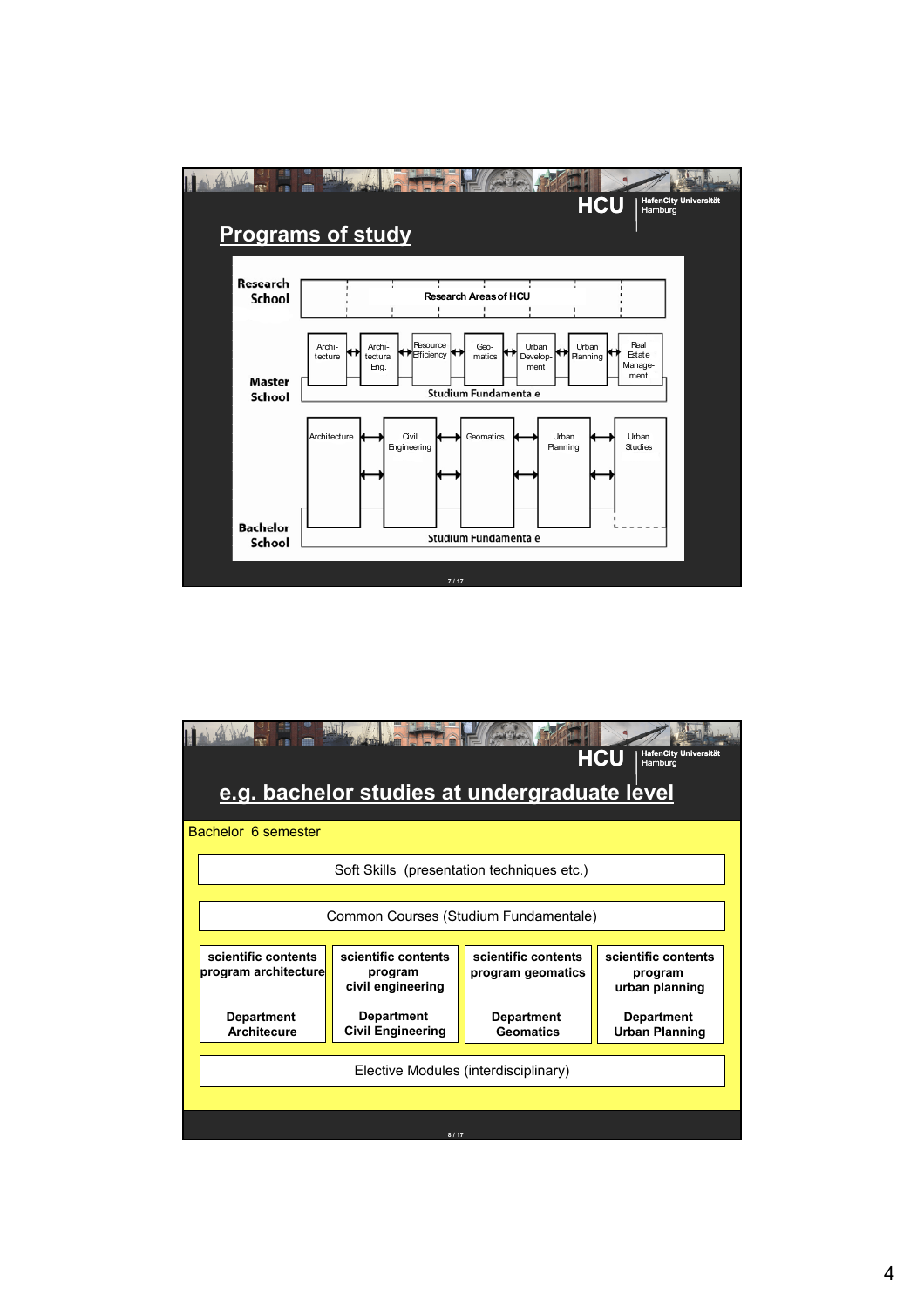

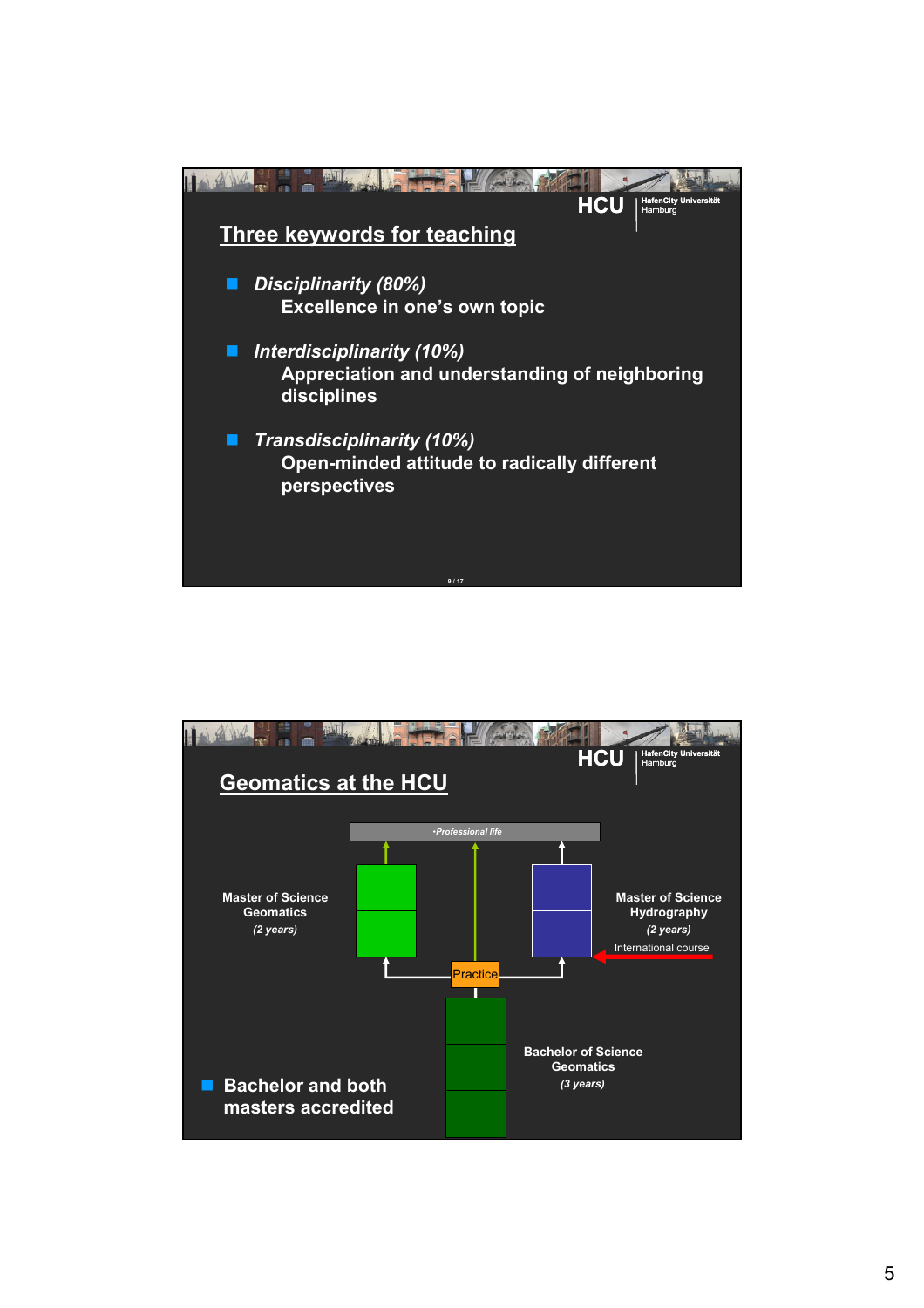

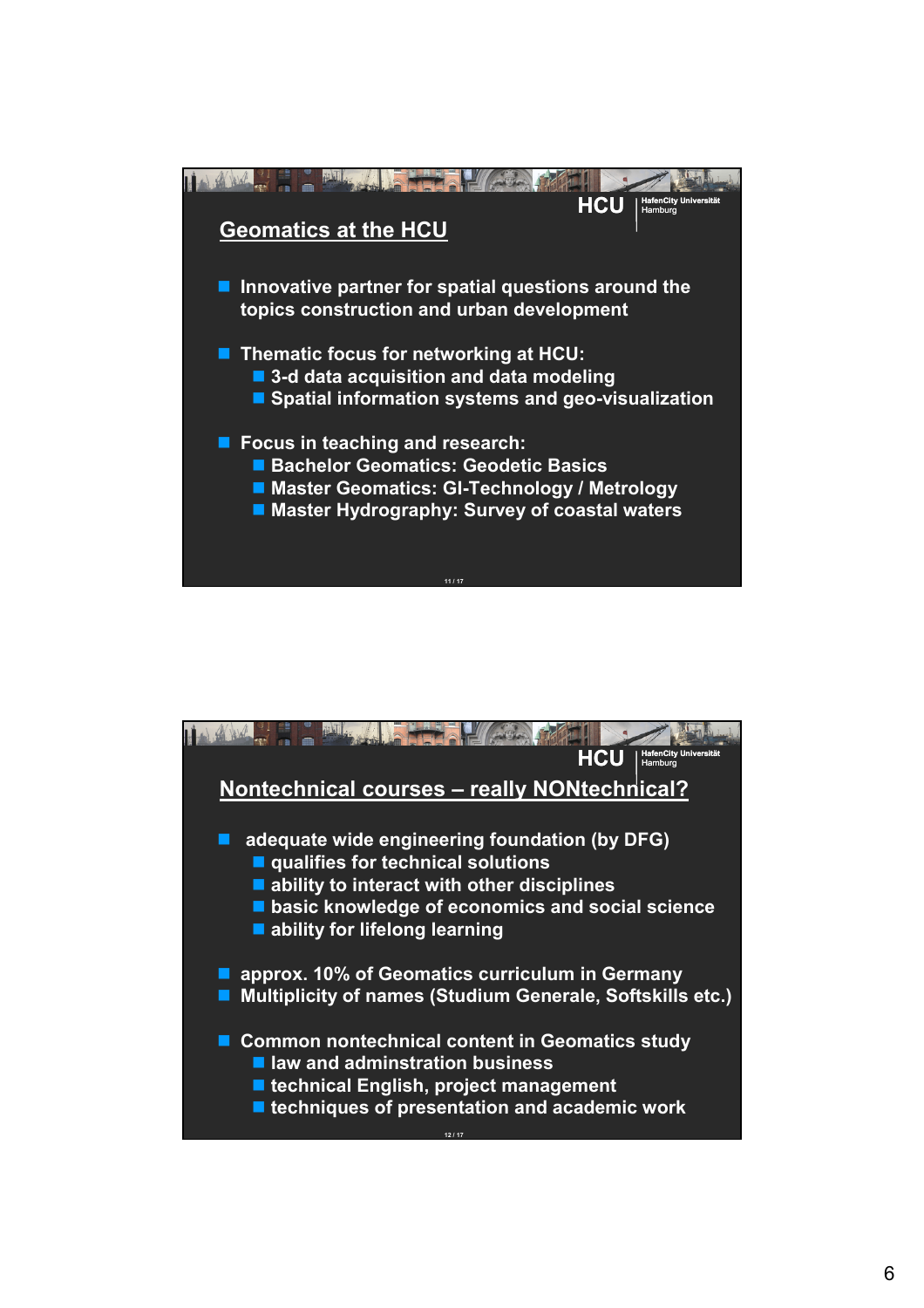

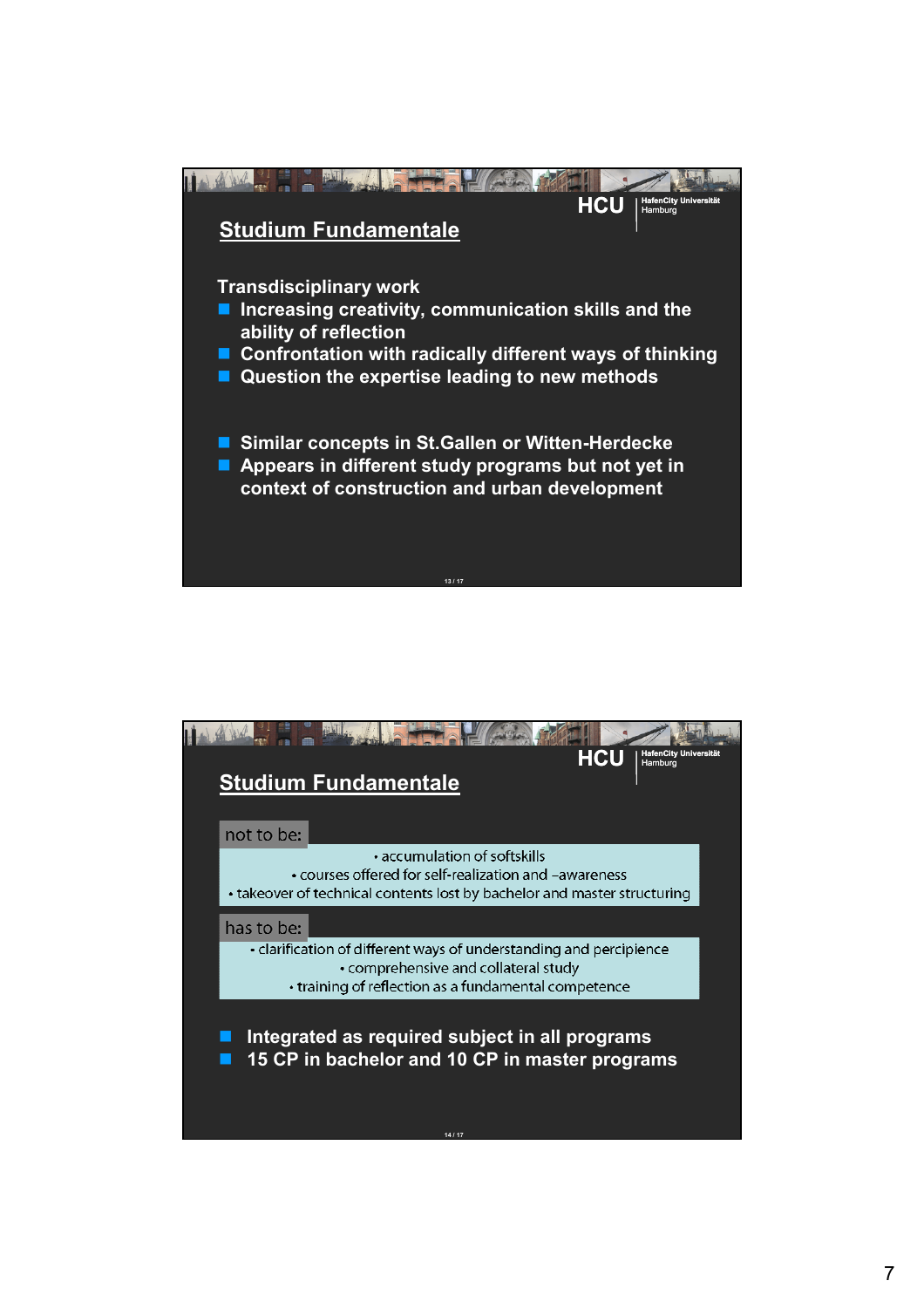